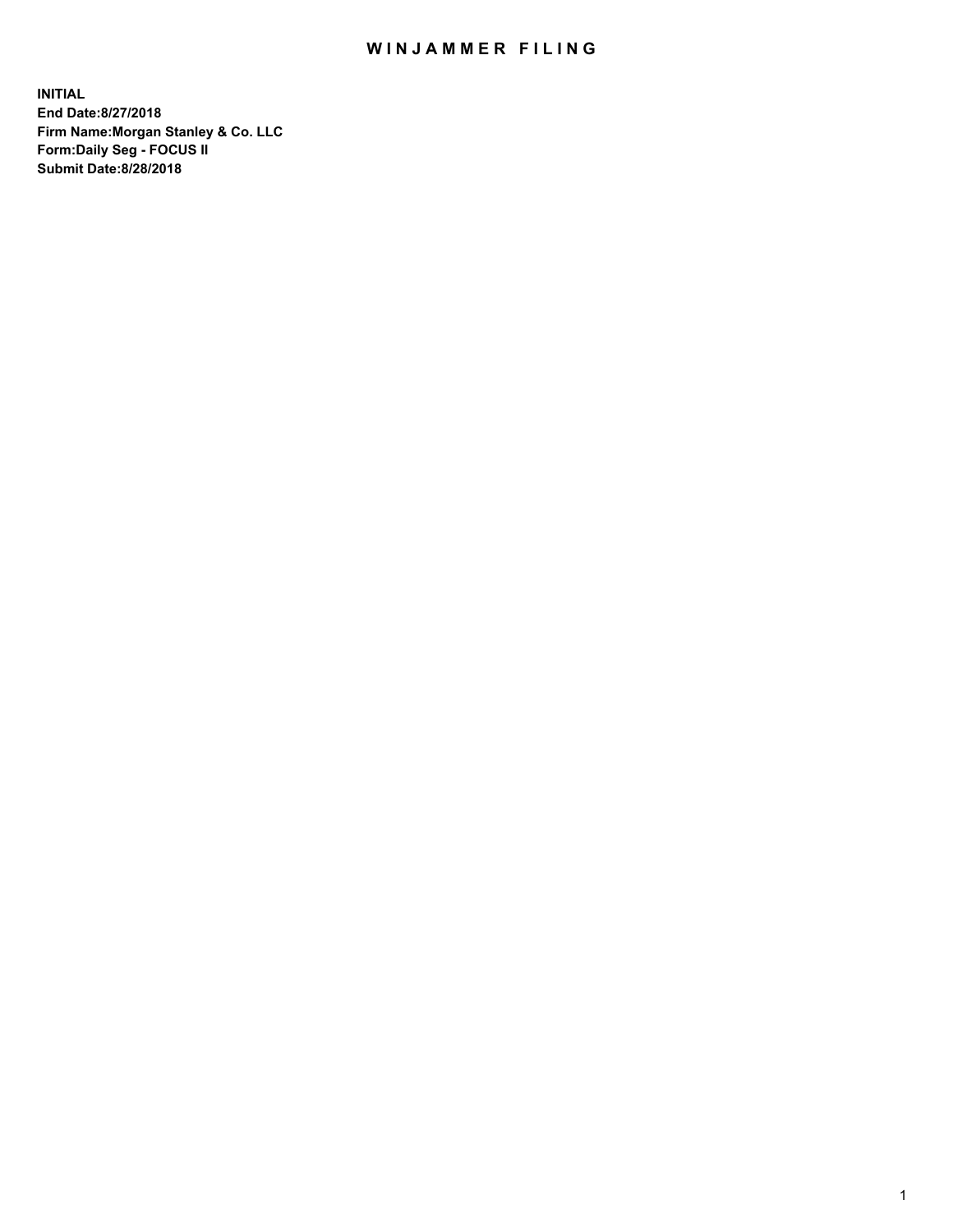**INITIAL End Date:8/27/2018 Firm Name:Morgan Stanley & Co. LLC Form:Daily Seg - FOCUS II Submit Date:8/28/2018 Daily Segregation - Cover Page**

| Name of Company                                                                                                                                                                                                                                                                                                                | Morgan Stanley & Co. LLC                               |
|--------------------------------------------------------------------------------------------------------------------------------------------------------------------------------------------------------------------------------------------------------------------------------------------------------------------------------|--------------------------------------------------------|
| <b>Contact Name</b>                                                                                                                                                                                                                                                                                                            | <b>Ikram Shah</b>                                      |
| <b>Contact Phone Number</b>                                                                                                                                                                                                                                                                                                    | 212-276-0963                                           |
| <b>Contact Email Address</b>                                                                                                                                                                                                                                                                                                   | lkram.shah@morganstanley.com                           |
| FCM's Customer Segregated Funds Residual Interest Target (choose one):<br>a. Minimum dollar amount: ; or<br>b. Minimum percentage of customer segregated funds required:% ; or<br>c. Dollar amount range between: and; or<br>d. Percentage range of customer segregated funds required between:% and%.                         | 280,000,000<br><u>0</u><br><u>0 0</u><br>0 Q           |
| FCM's Customer Secured Amount Funds Residual Interest Target (choose one):<br>a. Minimum dollar amount: ; or<br>b. Minimum percentage of customer secured funds required:%; or<br>c. Dollar amount range between: and; or<br>d. Percentage range of customer secured funds required between:% and%.                            | 140,000,000<br><u>0</u><br><u>00</u><br>0 <sub>0</sub> |
| FCM's Cleared Swaps Customer Collateral Residual Interest Target (choose one):<br>a. Minimum dollar amount: ; or<br>b. Minimum percentage of cleared swaps customer collateral required:% ; or<br>c. Dollar amount range between: and; or<br>d. Percentage range of cleared swaps customer collateral required between:% and%. | 92,000,000<br><u>0</u><br><u>00</u><br>0 <sup>0</sup>  |

Attach supporting documents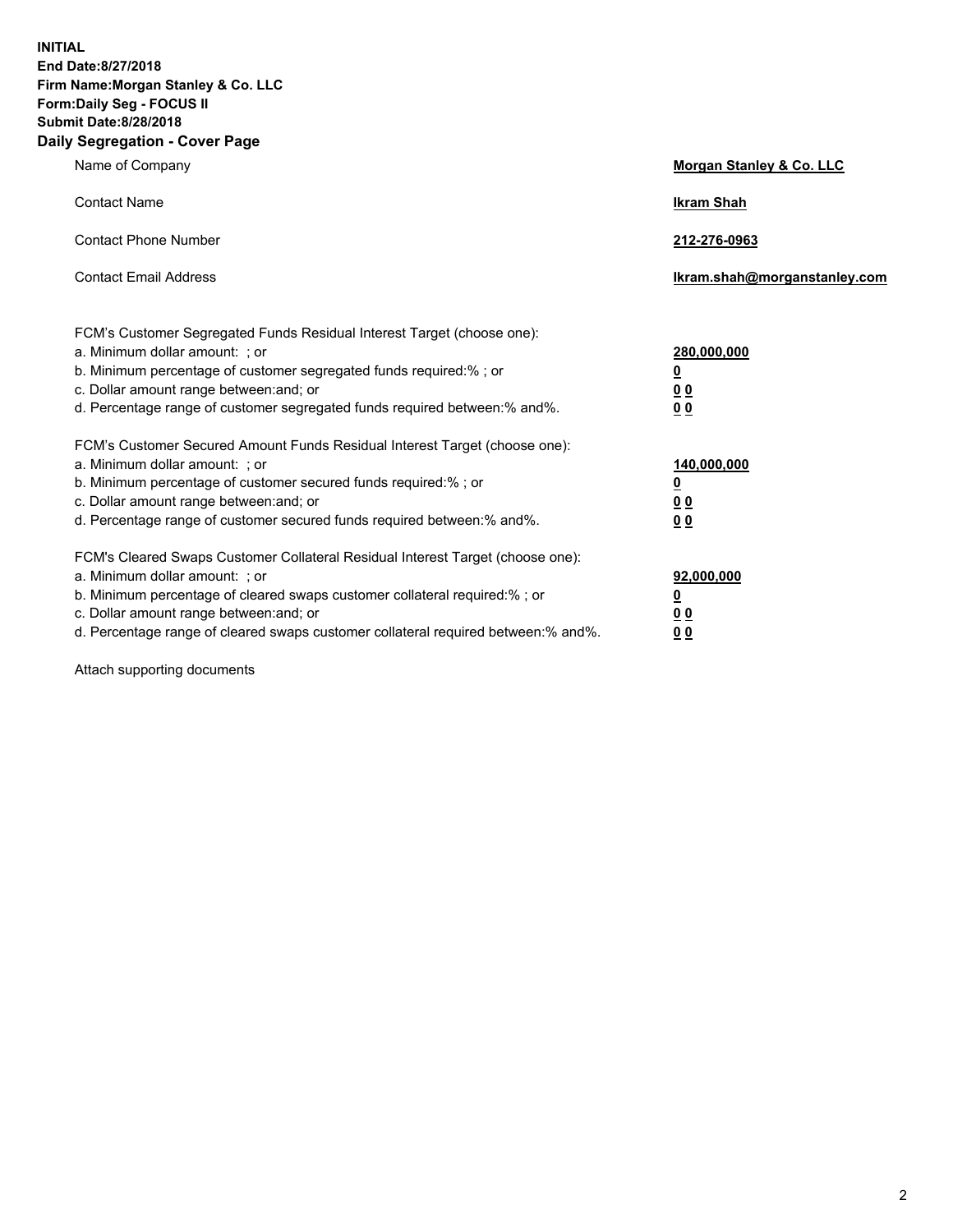## **INITIAL End Date:8/27/2018 Firm Name:Morgan Stanley & Co. LLC Form:Daily Seg - FOCUS II Submit Date:8/28/2018 Daily Segregation - Secured Amounts**

Foreign Futures and Foreign Options Secured Amounts Amount required to be set aside pursuant to law, rule or regulation of a foreign government or a rule of a self-regulatory organization authorized thereunder 1. Net ledger balance - Foreign Futures and Foreign Option Trading - All Customers A. Cash **3,453,845,855** [7315] B. Securities (at market) **2,318,713,588** [7317] 2. Net unrealized profit (loss) in open futures contracts traded on a foreign board of trade **-257,780,359** [7325] 3. Exchange traded options a. Market value of open option contracts purchased on a foreign board of trade **30,219,396** [7335] b. Market value of open contracts granted (sold) on a foreign board of trade **-25,931,893** [7337] 4. Net equity (deficit) (add lines 1. 2. and 3.) **5,519,066,587** [7345] 5. Account liquidating to a deficit and account with a debit balances - gross amount **216,433,459** [7351] Less: amount offset by customer owned securities **-215,641,156** [7352] **792,303** [7354] 6. Amount required to be set aside as the secured amount - Net Liquidating Equity Method (add lines 4 and 5) 7. Greater of amount required to be set aside pursuant to foreign jurisdiction (above) or line 6. FUNDS DEPOSITED IN SEPARATE REGULATION 30.7 ACCOUNTS 1. Cash in banks A. Banks located in the United States **603,547,969** [7500] B. Other banks qualified under Regulation 30.7 **697,848,931** [7520] **1,301,396,900** 2. Securities A. In safekeeping with banks located in the United States **113,607,626** [7540] B. In safekeeping with other banks qualified under Regulation 30.7 **0** [7560] **113,607,626** [7570] 3. Equities with registered futures commission merchants A. Cash **6,095,229** [7580] B. Securities **0** [7590] C. Unrealized gain (loss) on open futures contracts **1,512,392** [7600] D. Value of long option contracts **0** [7610] E. Value of short option contracts **0** [7615] **7,607,621** [7620] 4. Amounts held by clearing organizations of foreign boards of trade A. Cash **0** [7640] B. Securities **0** [7650] C. Amount due to (from) clearing organization - daily variation **0** [7660] D. Value of long option contracts **0** [7670] E. Value of short option contracts **0** [7675] **0** [7680] 5. Amounts held by members of foreign boards of trade A. Cash **2,338,437,428** [7700] B. Securities **2,205,105,962** [7710] C. Unrealized gain (loss) on open futures contracts **-259,292,751** [7720] D. Value of long option contracts **30,219,396** [7730] E. Value of short option contracts **-25,931,893** [7735] **4,288,538,142** [7740] 6. Amounts with other depositories designated by a foreign board of trade **0** [7760] 7. Segregated funds on hand **0** [7765] 8. Total funds in separate section 30.7 accounts **5,711,150,289** [7770] 9. Excess (deficiency) Set Aside for Secured Amount (subtract line 7 Secured Statement **191,291,399** [7380]

- Page 1 from Line 8)
- 10. Management Target Amount for Excess funds in separate section 30.7 accounts **140,000,000** [7780]
- 11. Excess (deficiency) funds in separate 30.7 accounts over (under) Management Target **51,291,399** [7785]

**0** [7305]

**5,519,858,890** [7355] **5,519,858,890** [7360] [7530]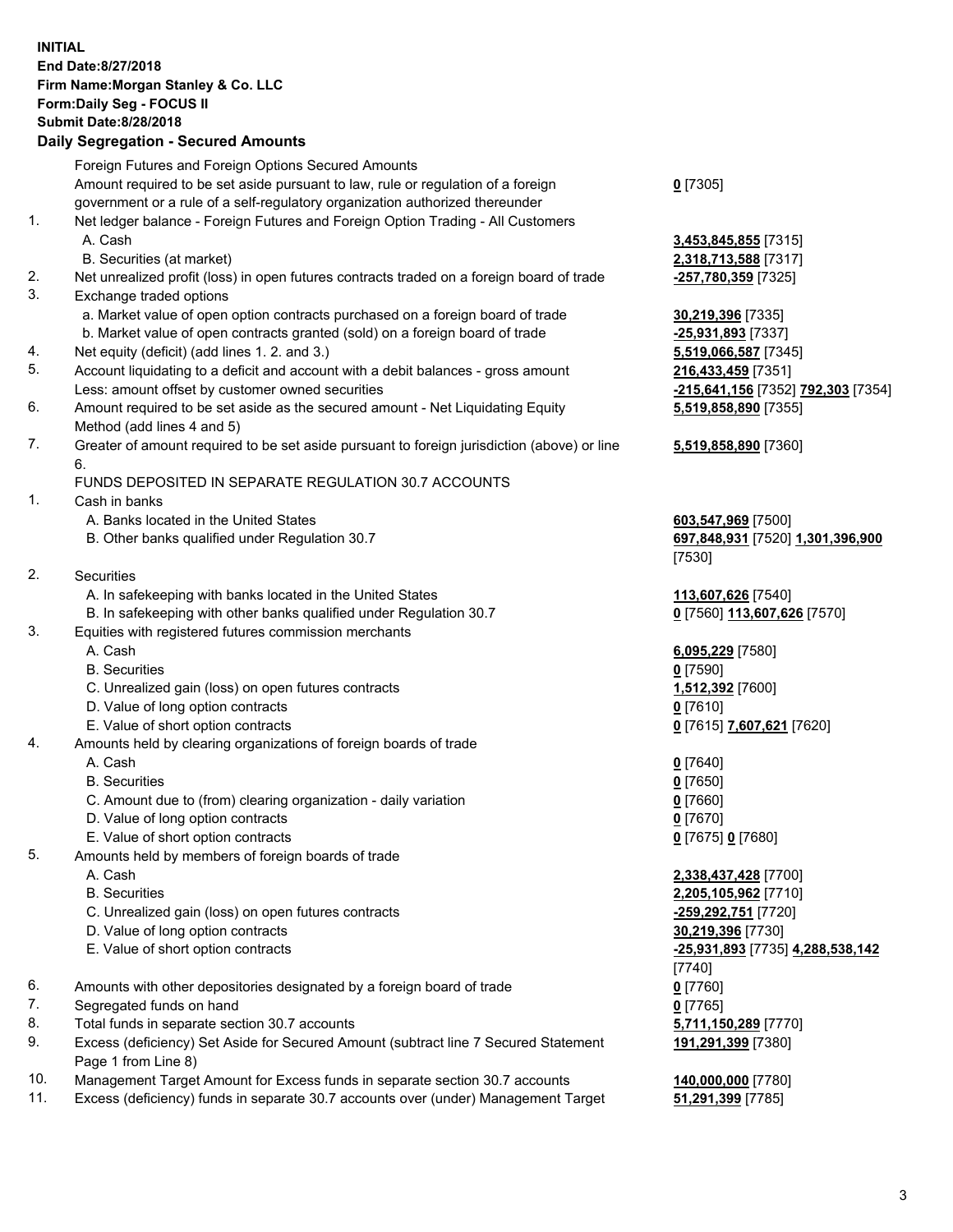**INITIAL End Date:8/27/2018 Firm Name:Morgan Stanley & Co. LLC Form:Daily Seg - FOCUS II Submit Date:8/28/2018 Daily Segregation - Segregation Statement** SEGREGATION REQUIREMENTS(Section 4d(2) of the CEAct) 1. Net ledger balance A. Cash **10,963,827,666** [7010] B. Securities (at market) **5,872,429,058** [7020] 2. Net unrealized profit (loss) in open futures contracts traded on a contract market **151,237,001** [7030] 3. Exchange traded options A. Add market value of open option contracts purchased on a contract market **378,953,240** [7032] B. Deduct market value of open option contracts granted (sold) on a contract market **-444,549,976** [7033] 4. Net equity (deficit) (add lines 1, 2 and 3) **16,921,896,989** [7040] 5. Accounts liquidating to a deficit and accounts with debit balances - gross amount **334,639,450** [7045] Less: amount offset by customer securities **-332,851,534** [7047] **1,787,916** [7050] 6. Amount required to be segregated (add lines 4 and 5) **16,923,684,905** [7060] FUNDS IN SEGREGATED ACCOUNTS 7. Deposited in segregated funds bank accounts A. Cash **5,221,265,994** [7070] B. Securities representing investments of customers' funds (at market) **0** [7080] C. Securities held for particular customers or option customers in lieu of cash (at market) **351,515,315** [7090] 8. Margins on deposit with derivatives clearing organizations of contract markets A. Cash **6,189,737,952** [7100] B. Securities representing investments of customers' funds (at market) **0** [7110] C. Securities held for particular customers or option customers in lieu of cash (at market) **5,520,913,743** [7120] 9. Net settlement from (to) derivatives clearing organizations of contract markets **27,541,592** [7130] 10. Exchange traded options A. Value of open long option contracts **378,953,240** [7132] B. Value of open short option contracts **-444,549,976** [7133] 11. Net equities with other FCMs A. Net liquidating equity **10,530,730** [7140] B. Securities representing investments of customers' funds (at market) **0** [7160] C. Securities held for particular customers or option customers in lieu of cash (at market) **0** [7170] 12. Segregated funds on hand **0** [7150] 13. Total amount in segregation (add lines 7 through 12) **17,255,908,590** [7180] 14. Excess (deficiency) funds in segregation (subtract line 6 from line 13) **332,223,685** [7190]

- 15. Management Target Amount for Excess funds in segregation **280,000,000** [7194]
- 16. Excess (deficiency) funds in segregation over (under) Management Target Amount Excess

**52,223,685** [7198]